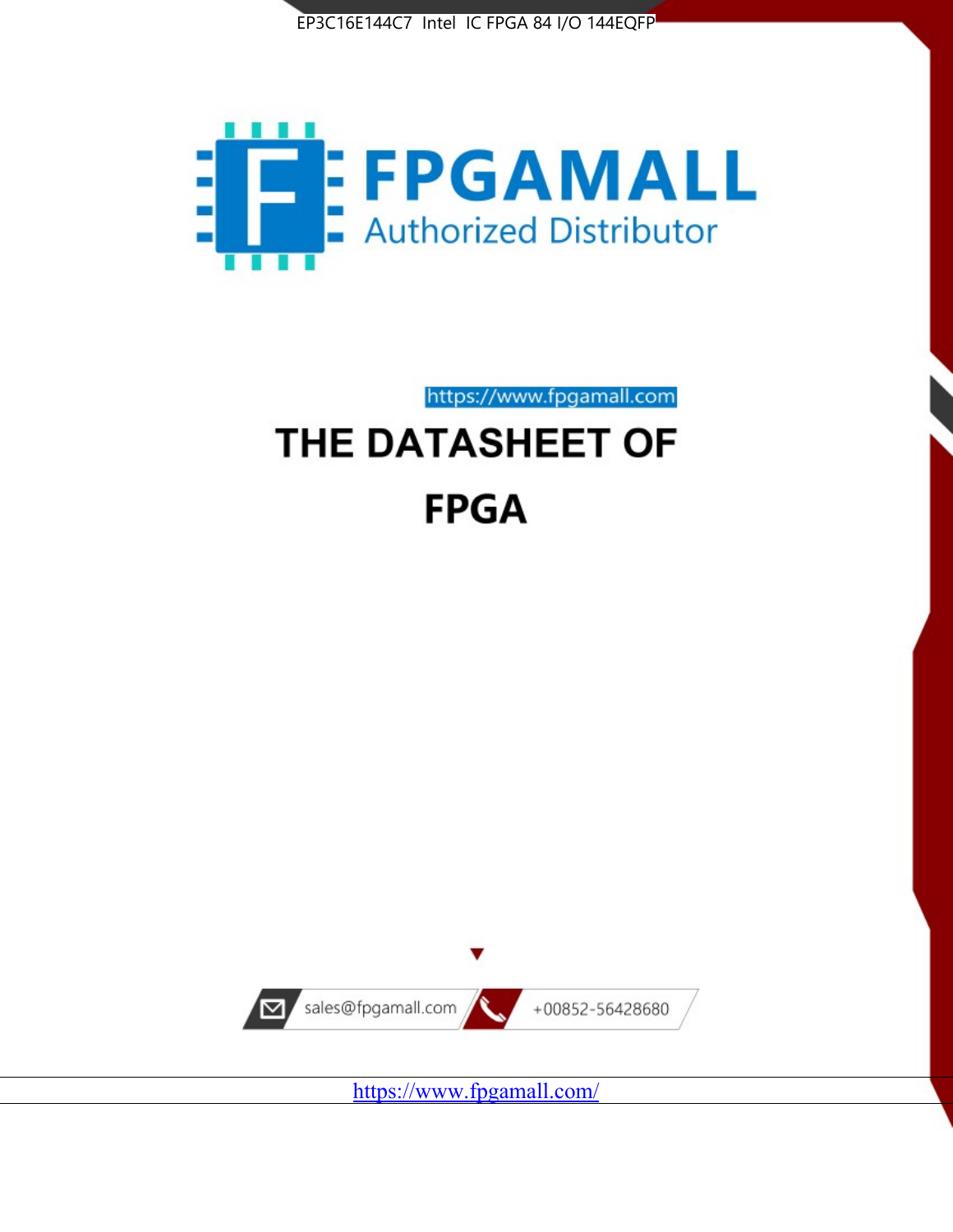EP3C16E144C7 Intel IC FPGA 84 I/O 144EQFP



# **1. Cyclone III Device Family Overview**

#### **CIII51001-2.4**

Cyclone® III device family offers a unique combination of high functionality, low power and low cost. Based on Taiwan Semiconductor Manufacturing Company (TSMC) low-power (LP) process technology, silicon optimizations and software features to minimize power consumption, Cyclone III device family provides the ideal solution for your high-volume, low-power, and cost-sensitive applications. To address the unique design needs, Cyclone III device family offers the following two variants:

- Cyclone III—lowest power, high functionality with the lowest cost
- Cyclone III LS—lowest power FPGAs with security

With densities ranging from about 5,000 to 200,000 logic elements (LEs) and 0.5 Megabits (Mb) to 8 Mb of memory for less than  $\frac{1}{4}$  watt of static power consumption, Cyclone III device family makes it easier for you to meet your power budget. Cyclone III LS devices are the first to implement a suite of security features at the silicon, software, and intellectual property (IP) level on a low-power and high-functionality FPGA platform. This suite of security features protects the IP from tampering, reverse engineering and cloning. In addition, Cyclone III LS devices support design separation which enables you to introduce redundancy in a single chip to reduce size, weight, and power of your application.

This chapter contains the following sections:

- "Cyclone III Device Family Features" on page 1–1
- "Cyclone III Device Family Architecture" on page 1–6
- "Reference and Ordering Information" on page 1–12

## **Cyclone III Device Family Features**

Cyclone III device family offers the following features:

#### **Lowest Power FPGAs**

- Lowest power consumption with TSMC low-power process technology and Altera® power-aware design flow
- Low-power operation offers the following benefits:
	- Extended battery life for portable and handheld applications
	- Reduced or eliminated cooling system costs
	- Operation in thermally-challenged environments
- Hot-socketing operation support

@ 2012 Altera Corporation. All rights reserved. ALTERA, ARRIA, CYCLONE, HARDCOPY, MAX, MEGACORE, NIOS, QUARTUS and STRATIX words and logos are trademarks of Altera Corporation and registered in the U.S. Patent and Trademar



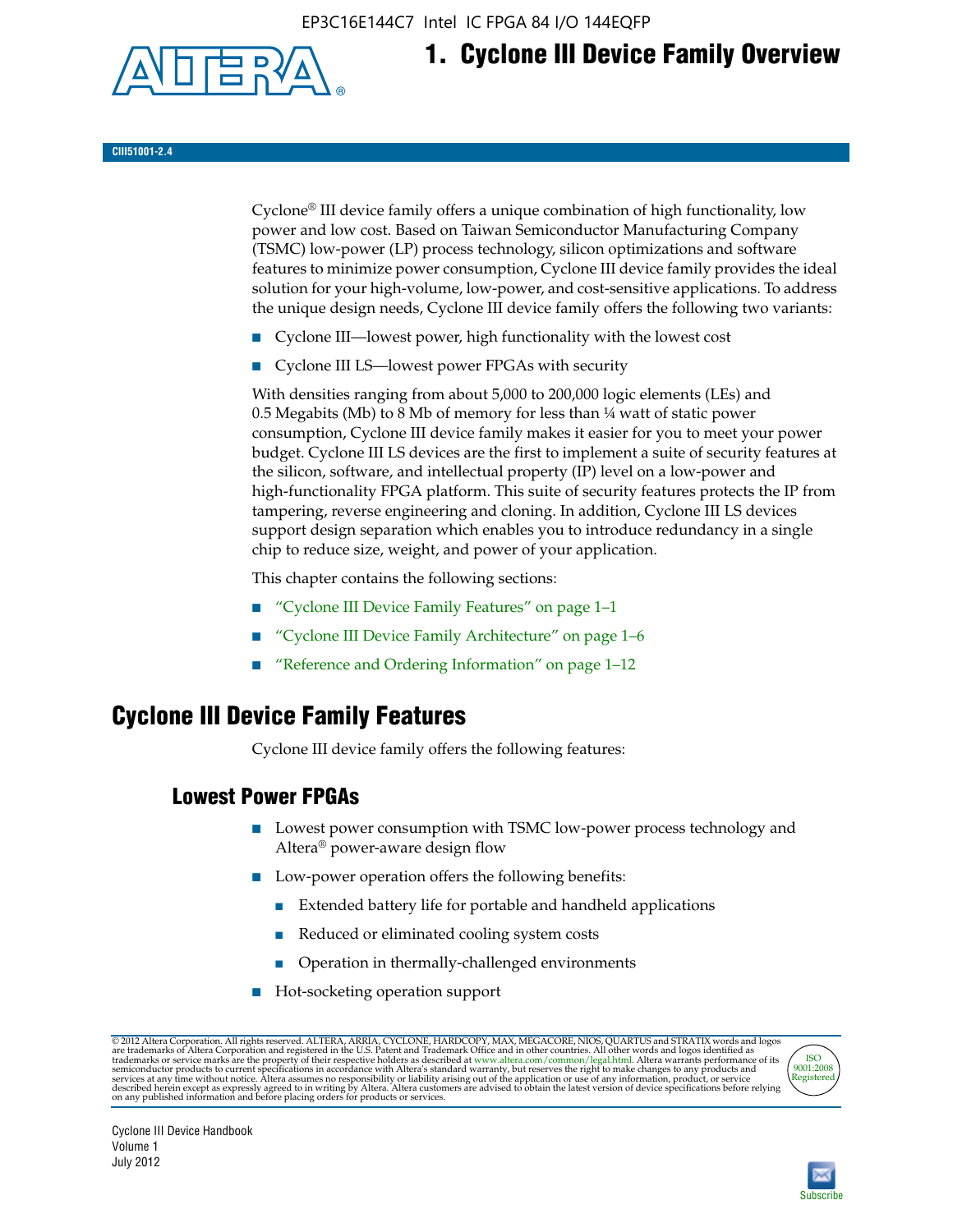#### **Design Security Feature**

Cyclone III LS devices offer the following design security features:

- Configuration security using advanced encryption standard (AES) with 256-bit volatile key
- **■** Routing architecture optimized for design separation flow with the Quartus<sup>®</sup> II software
	- Design separation flow achieves both physical and functional isolation between design partitions
- Ability to disable external JTAG port
- Error Detection (ED) Cycle Indicator to core
	- Provides a pass or fail indicator at every ED cycle
	- Provides visibility over intentional or unintentional change of configuration random access memory (CRAM) bits
- Ability to perform zeroization to clear contents of the FPGA logic, CRAM, embedded memory, and AES key
- Internal oscillator enables system monitor and health check capabilities

#### **Increased System Integration**

- High memory-to-logic and multiplier-to-logic ratio
- High I/O count, low-and mid-range density devices for user I/O constrained applications
	- Adjustable I/O slew rates to improve signal integrity
	- Supports I/O standards such as LVTTL, LVCMOS, SSTL, HSTL, PCI, PCI-X, LVPECL, bus LVDS (BLVDS), LVDS, mini-LVDS, RSDS, and PPDS
	- Supports the multi-value on-chip termination (OCT) calibration feature to eliminate variations over process, voltage, and temperature (PVT)
- Four phase-locked loops (PLLs) per device provide robust clock management and synthesis for device clock management, external system clock management, and I/O interfaces
	- Five outputs per PLL
	- Cascadable to save I/Os, ease PCB routing, and reduce jitter
	- Dynamically reconfigurable to change phase shift, frequency multiplication or division, or both, and input frequency in the system without reconfiguring the device
- Remote system upgrade without the aid of an external controller
- Dedicated cyclical redundancy code checker circuitry to detect single-event upset (SEU) issues
- Nios<sup>®</sup> II embedded processor for Cyclone III device family, offering low cost and custom-fit embedded processing solutions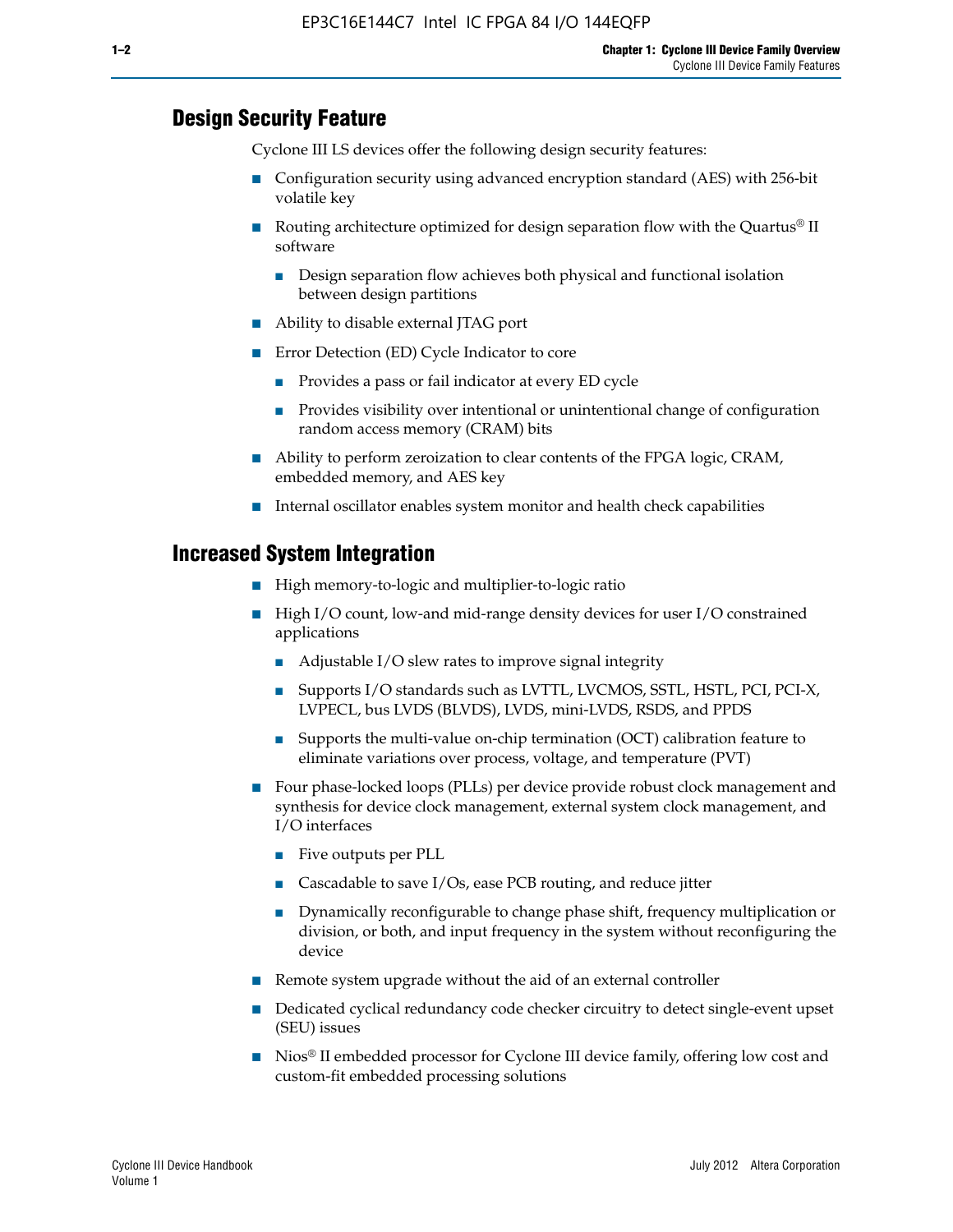- Wide collection of pre-built and verified IP cores from Altera and Altera Megafunction Partners Program (AMPP) partners
- Supports high-speed external memory interfaces such as DDR, DDR2, SDR SDRAM, and QDRII SRAM
	- Auto-calibrating PHY feature eases the timing closure process and eliminates variations with PVT for DDR, DDR2, and QDRII SRAM interfaces

Cyclone III device family supports vertical migration that allows you to migrate your device to other devices with the same dedicated pins, configuration pins, and power pins for a given package-across device densities. This allows you to optimize device density and cost as your design evolves.

Table 1–1 lists Cyclone III device family features.

**Table 1–1. Cyclone III Device Family Features**

| <b>Family</b> | <b>Device</b> | <b>Logic</b><br><b>Elements</b> | Number of<br>M9K<br><b>Blocks</b> | <b>Total RAM</b><br><b>Bits</b> | 18 x 18<br><b>Multipliers</b> | <b>PLLs</b>    | Global<br><b>Clock</b><br><b>Networks</b> | <b>Maximum</b><br>User I/Os |
|---------------|---------------|---------------------------------|-----------------------------------|---------------------------------|-------------------------------|----------------|-------------------------------------------|-----------------------------|
|               | <b>EP3C5</b>  | 5,136                           | 46                                | 423,936                         | 23                            | $\overline{2}$ | 10                                        | 182                         |
|               | EP3C10        | 10,320                          | 46                                | 423,936                         | 23                            | $\overline{2}$ | 10                                        | 182                         |
|               | EP3C16        | 15,408                          | 56                                | 516,096                         | 56                            | 4              | 20                                        | 346                         |
| Cyclone III   | EP3C25        | 24,624                          | 66                                | 608,256                         | 66                            | 4              | 20                                        | 215                         |
|               | EP3C40        | 39,600                          | 126                               | 1,161,216                       | 126                           | $\overline{4}$ | 20                                        | 535                         |
|               | EP3C55        | 55,856                          | 260                               | 2,396,160                       | 156                           | 4              | 20                                        | 377                         |
|               | EP3C80        | 81,264                          | 305                               | 2,810,880                       | 244                           | 4              | 20                                        | 429                         |
|               | EP3C120       | 119,088                         | 432                               | 3,981,312                       | 288                           | 4              | 20                                        | 531                         |
|               | EP3CLS70      | 70,208                          | 333                               | 3,068,928                       | 200                           | $\overline{4}$ | 20                                        | 429                         |
| Cyclone III   | EP3CLS100     | 100,448                         | 483                               | 4,451,328                       | 276                           | 4              | 20                                        | 429                         |
| LS            | EP3CLS150     | 150,848                         | 666                               | 6,137,856                       | 320                           | 4              | 20                                        | 429                         |
|               | EP3CLS200     | 198,464                         | 891                               | 8,211,456                       | 396                           | 4              | 20                                        | 429                         |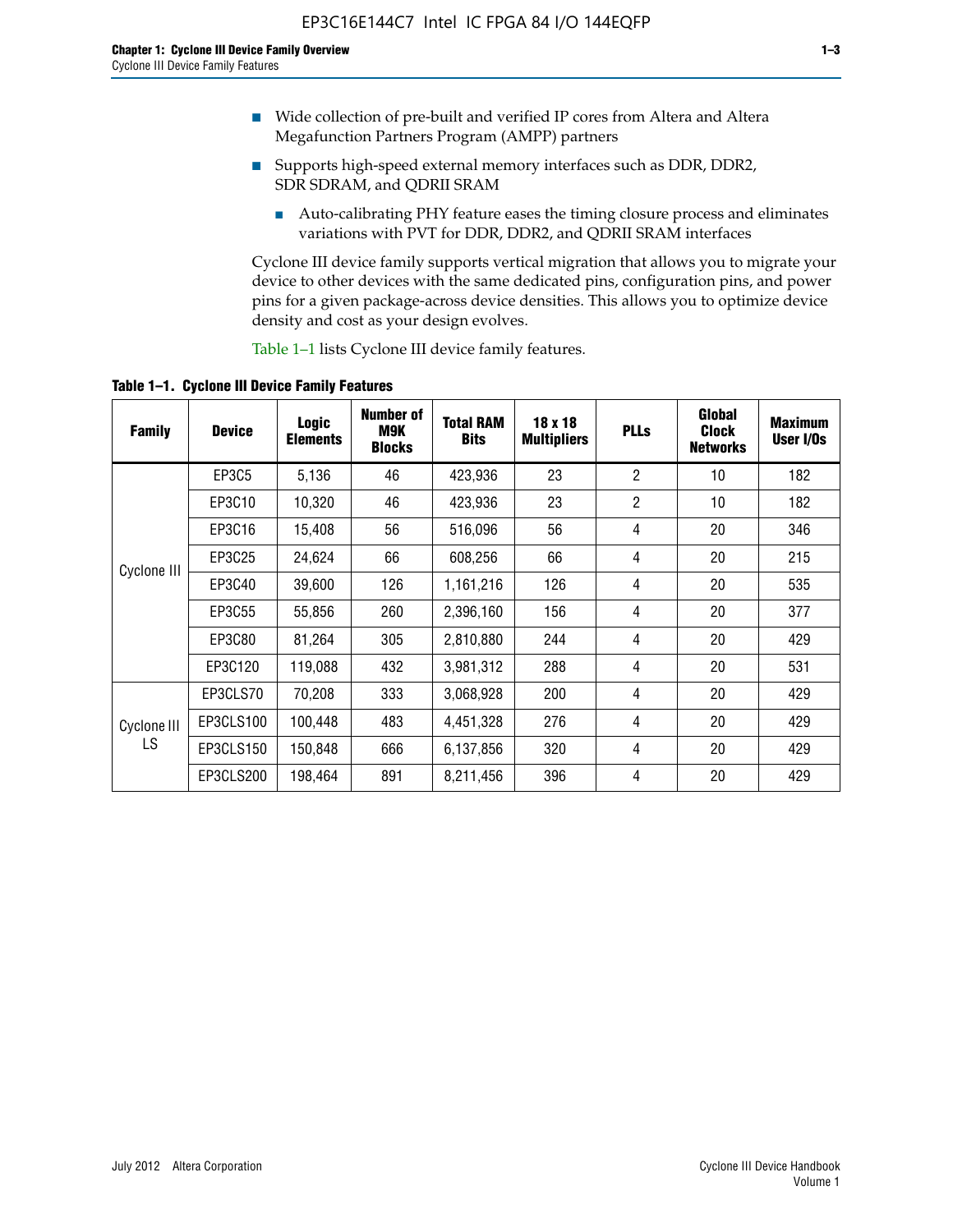Table 1–2 lists Cyclone III device family package options, I/O pins, and differential channel counts.

|  |  |  | Table 1–2. Cyclone III Device Family Package Options, I/O pin and Differential Channel Counts (1), (2), (3), (4), (5) |  |  |  |  |
|--|--|--|-----------------------------------------------------------------------------------------------------------------------|--|--|--|--|
|--|--|--|-----------------------------------------------------------------------------------------------------------------------|--|--|--|--|

| <b>Family</b>     | <b>Package</b> | E144 $(7)$ | M164     | P <sub>240</sub> | F256                                              | <b>U256</b> | F324     | F484     | U484        | F780           |
|-------------------|----------------|------------|----------|------------------|---------------------------------------------------|-------------|----------|----------|-------------|----------------|
|                   | EP3C5          | 94, 22     | 4106, 28 |                  | 182,68                                            | 182,68      |          |          |             |                |
|                   | EP3C10         | 94, 22     | 106, 28  |                  | 182, 68                                           | 182, 68     |          |          |             |                |
|                   | EP3C16         | 84, 19     | 92, 23   | 160, 47          | 168, 55                                           | 168, 55     |          | 346, 140 | 4346, 140   |                |
| Cyclone III       | EP3C25         | 82, 18     |          |                  | 148, 43 $\downarrow$ 156, 54 $\downarrow$ 156, 54 |             | 4215, 83 |          |             |                |
| (8)               | EP3C40         |            |          | 128, 26          |                                                   |             | 195, 61  | 331, 127 | 331, 127    | $-535, 227(6)$ |
|                   | EP3C55         |            |          |                  |                                                   |             |          | 327, 135 | 327, 135    | 377, 163       |
|                   | EP3C80         |            |          |                  |                                                   |             |          | 295, 113 | ,295, 113   | 429, 181       |
|                   | EP3C120        |            |          |                  |                                                   |             |          | 283, 106 |             | 531, 233       |
|                   | EP3CLS70       |            |          |                  |                                                   |             |          | 294, 113 | $-294, 113$ | 429, 181       |
| Cyclone III<br>LS | EP3CLS100      |            |          |                  |                                                   |             |          | 294, 113 | $-294, 113$ | 429, 181       |
|                   | EP3CLS150      |            |          |                  |                                                   |             |          | 226, 87  |             | 429, 181       |
|                   | EP3CLS200      |            |          |                  |                                                   |             |          | 226, 87  |             | 429, 181       |

**Notes to Table 1–2:**

(1) For each device package, the first number indicates the number of the I/O pin; the second number indicates the differential channel count.

(2) For more information about device packaging specifications, refer to the Cyclone III [Package and Thermal Resistance](http://www.altera.com/support/devices/packaging/specifications/pkg-pin/dev-package-listing.jsp?device=Cyclone_III) webpage.

(3) The I/O pin numbers are the maximum I/O counts (including clock input pins) supported by the device package combination and can be affected by the configuration scheme selected for the device.

(4) All packages are available in lead-free and leaded options.

(5) Vertical migration is not supported between Cyclone III and Cyclone III LS devices.

(6) The EP3C40 device in the F780 package supports restricted vertical migration. Maximum user I/Os are restricted to 510 I/Os if you enable migration to the EP3C120 and are using voltage referenced I/O standards. If you are not using voltage referenced I/O standards, you can increase the maximum number of I/Os.

(7) The E144 package has an exposed pad at the bottom of the package. This exposed pad is a ground pad that must be connected to the ground plane on your PCB. Use this exposed pad for electrical connectivity and not for thermal purposes.

(8) All Cyclone III device UBGA packages are supported by the Quartus II software version 7.1 SP1 and later, with the exception of the UBGA packages of EP3C16, which are supported by the Quartus II software version 7.2.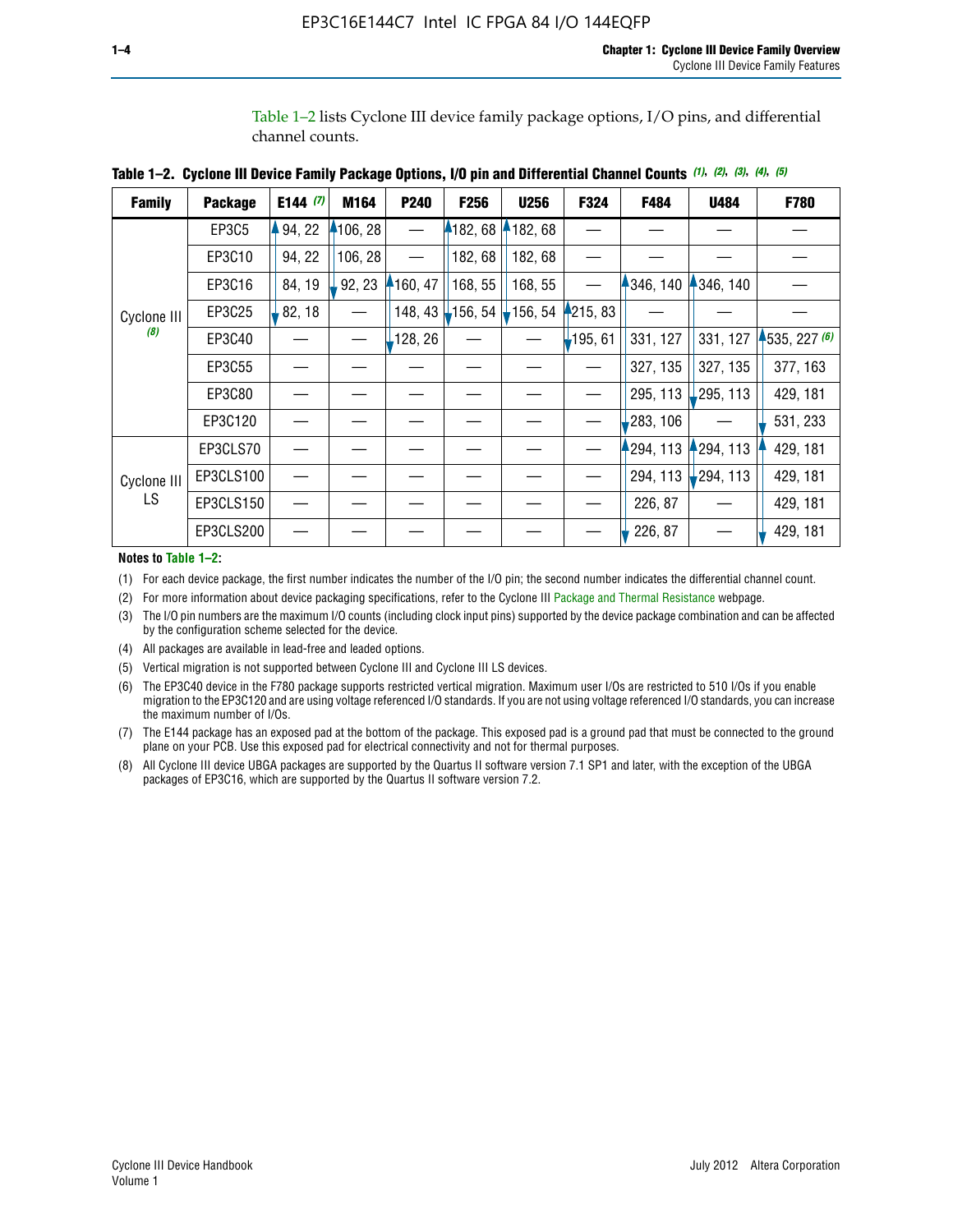Table 1–3 lists Cyclone III device family package sizes.

| <b>Family</b>  | <b>Package</b>   | Pitch (mm) | Nominal Area (mm <sup>2</sup> ) | Length x Width (mm $\times$ mm) | Height (mm) |
|----------------|------------------|------------|---------------------------------|---------------------------------|-------------|
|                | E144             | 0.5        | 484                             | $22 \times 22$                  | 1.60        |
|                | M164             | 0.5        | 64                              | $8 \times 8$                    | 1.40        |
|                | P <sub>240</sub> | 0.5        | 1197                            | $34.6 \times 34.6$              | 4.10        |
| Cyclone III    | F <sub>256</sub> | 1.0        | 289                             | $17 \times 17$                  | 1.55        |
|                | U256             | 0.8        | 196                             | $14 \times 14$                  | 2.20        |
|                | F324             | 1.0        | 361                             | $19 \times 19$                  | 2.20        |
|                | F484             | 1.0        | 529                             | $23 \times 23$                  | 2.60        |
|                | U484             | 0.8        | 361                             | $19 \times 19$                  | 2.20        |
|                | F780             | 1.0        | 841                             | $29 \times 29$                  | 2.60        |
|                | F484             | 1.0        | 529                             | $23 \times 23$                  | 2.60        |
| Cyclone III LS | U484             | 0.8        | 361                             | $19 \times 19$                  | 2.20        |
|                | F780             | 1.0        | 841                             | $29 \times 29$                  | 2.60        |

**Table 1–3. Cyclone III Device Family Package Sizes**

Table 1–4 lists Cyclone III device family speed grades.

**Table 1–4. Cyclone III Device Family Speed Grades (Part 1 of 2)**

| <b>Family</b> | <b>Device</b> | E144              | M164          | <b>P240</b> | <b>F256</b>           | <b>U256</b>           | F324                  | F484                  | U484                  | <b>F780</b>       |
|---------------|---------------|-------------------|---------------|-------------|-----------------------|-----------------------|-----------------------|-----------------------|-----------------------|-------------------|
| Cyclone III   | EP3C5         | C7, C8,<br>17, A7 | C7, C8,<br>17 |             | C6, C7,<br>C8, I7, A7 | C6, C7,<br>C8, I7, A7 |                       |                       |                       |                   |
|               | EP3C10        | C7, C8,<br>17, A7 | C7, C8,<br>17 |             | C6, C7,<br>C8, I7, A7 | C6, C7,<br>C8, I7, A7 |                       |                       |                       |                   |
|               | EP3C16        | C7, C8,<br>17, A7 | C7, C8,<br>17 | C8          | C6, C7,<br>C8, I7, A7 | C6, C7,<br>C8, I7, A7 |                       | C6, C7,<br>C8, I7, A7 | C6, C7,<br>C8, I7, A7 |                   |
|               | EP3C25        | C7, C8,<br>17, A7 |               | C8          | C6, C7,<br>C8, I7, A7 | C6, C7,<br>C8, I7, A7 | C6, C7,<br>C8, I7, A7 |                       |                       |                   |
|               | EP3C40        |                   |               | C8          |                       |                       | C6, C7,<br>C8, I7, A7 | C6, C7,<br>C8, I7, A7 | C6, C7,<br>C8, I7, A7 | C6, C7,<br>C8, 17 |
|               | EP3C55        |                   |               |             |                       |                       |                       | C6, C7,<br>C8, I7     | C6, C7,<br>C8, 17     | C6, C7,<br>C8, 17 |
|               | EP3C80        |                   |               |             |                       |                       |                       | C6, C7,<br>C8, 17     | C6, C7,<br>C8, 17     | C6, C7,<br>C8, 17 |
|               | EP3C120       |                   |               |             |                       |                       |                       | C7, C8, I7            |                       | C7, C8,<br>17     |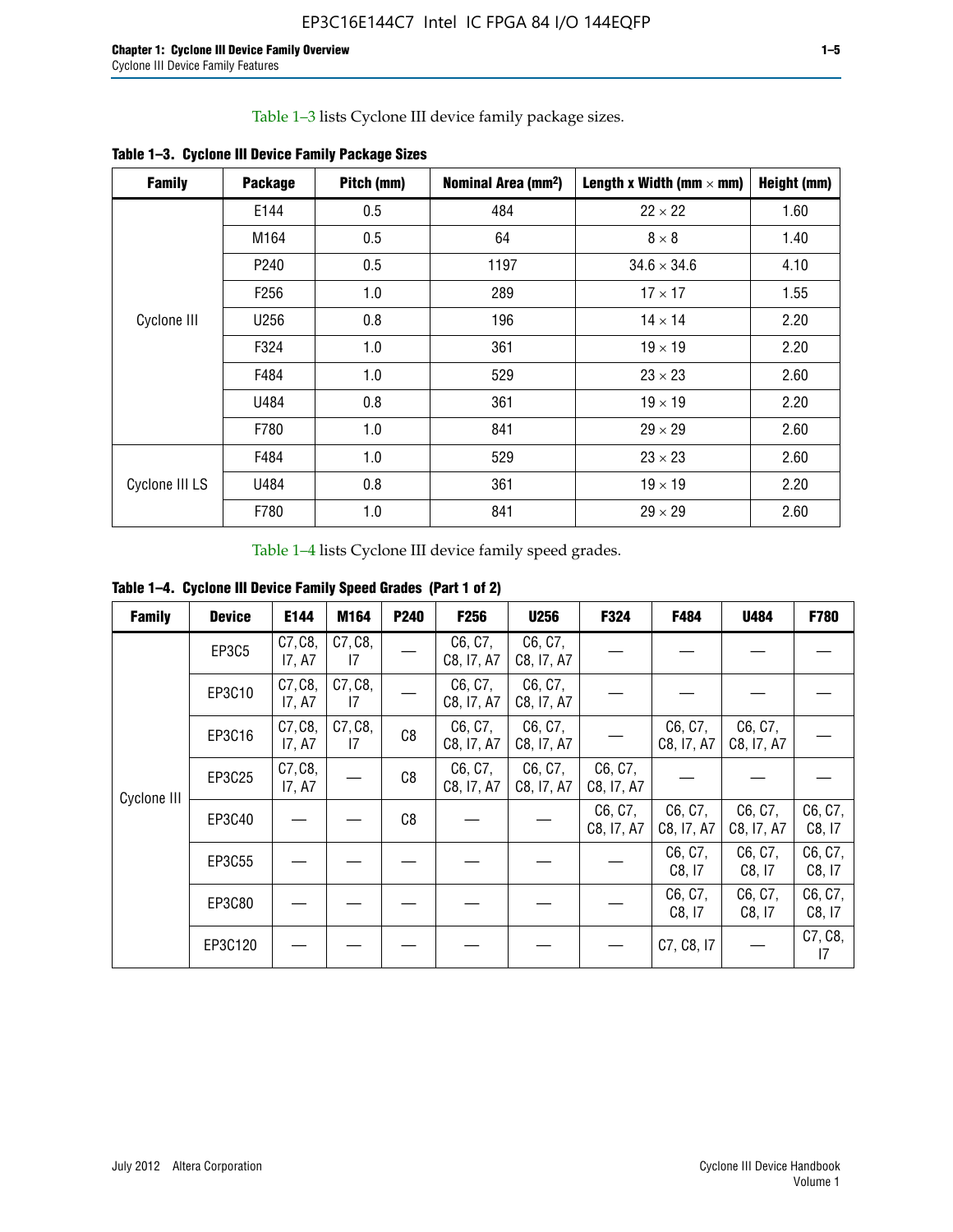| <b>Family</b> | <b>Device</b> | E144 | M164 | P <sub>240</sub> | <b>F256</b> | <b>U256</b> | F324 | F484       | U484       | F780    |
|---------------|---------------|------|------|------------------|-------------|-------------|------|------------|------------|---------|
|               | EP3CLS70      |      |      |                  |             |             |      | C7, C8, I7 | C7, C8, I7 | C7, C8, |
| Cyclone III   | EP3CLS100     |      |      |                  |             |             |      | C7, C8, 17 | C7, C8, I7 | C7, C8, |
| LS            | EP3CLS150     |      |      |                  |             |             |      | C7, C8, I7 |            | C7, C8, |
|               | EP3CLS200     |      |      |                  |             |             |      | C7, C8, I7 |            | C7, C8, |

**Table 1–4. Cyclone III Device Family Speed Grades (Part 2 of 2)**

Table 1–5 lists Cyclone III device family configuration schemes.

| <b>IQUIE 1-3. CYCLUILE III DEVICE FAILIIV CUILILUILATION SCIIENIES</b> |                    |                       |  |  |
|------------------------------------------------------------------------|--------------------|-----------------------|--|--|
| <b>Configuration Scheme</b>                                            | <b>Cyclone III</b> | <b>Cyclone III LS</b> |  |  |
| Active serial (AS)                                                     |                    |                       |  |  |
| Active parallel (AP)                                                   |                    |                       |  |  |
| Passive serial (PS)                                                    |                    |                       |  |  |
| Fast passive parallel (FPP)                                            |                    |                       |  |  |
| Joint Test Action Group (JTAG)                                         |                    |                       |  |  |

**Table 1–5. Cyclone III Device Family Configuration Schemes**

## **Cyclone III Device Family Architecture**

Cyclone III device family includes a customer-defined feature set that is optimized for portable applications and offers a wide range of density, memory, embedded multiplier, and I/O options. Cyclone III device family supports numerous external memory interfaces and I/O protocols that are common in high-volume applications. The Quartus II software features and parameterizable IP cores make it easier for you to use the Cyclone III device family interfaces and protocols.

The following sections provide an overview of the Cyclone III device family features.

#### **Logic Elements and Logic Array Blocks**

The logic array block (LAB) consists of 16 logic elements and a LAB-wide control block. An LE is the smallest unit of logic in the Cyclone III device family architecture. Each LE has four inputs, a four-input look-up table (LUT), a register, and output logic. The four-input LUT is a function generator that can implement any function with four variables.

f For more information about LEs and LABs, refer to the *[Logic Elements and Logic Array](http://www.altera.com/literature/hb/cyc3/cyc3_ciii51002.pdf)  [Blocks in the Cyclone III Device Family](http://www.altera.com/literature/hb/cyc3/cyc3_ciii51002.pdf)* chapter.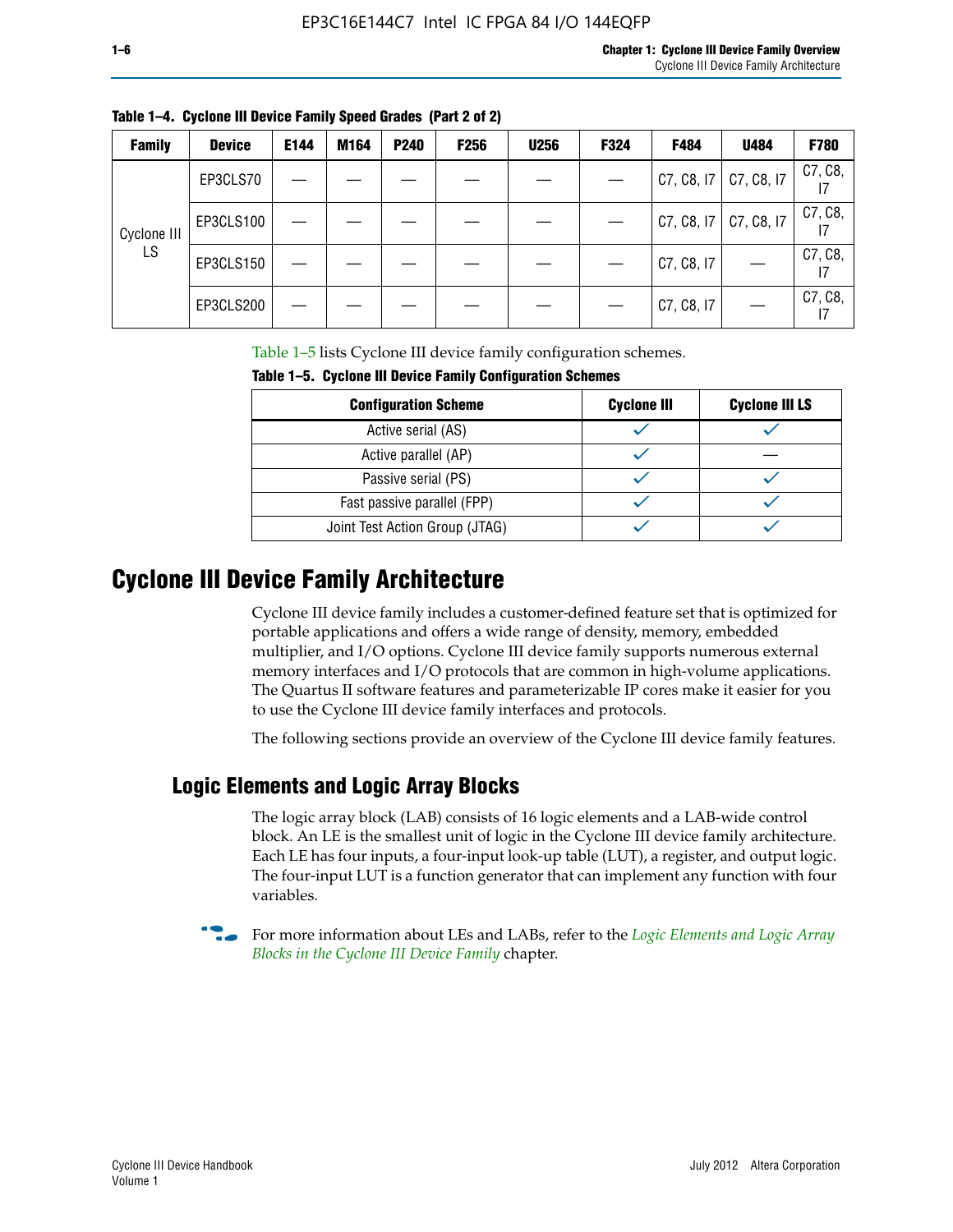#### **Memory Blocks**

Each M9K memory block of the Cyclone III device family provides nine Kbits of on-chip memory capable of operating at up to 315 MHz for Cyclone III devices and up to 274 MHz for Cyclone III LS devices. The embedded memory structure consists of M9K memory blocks columns that you can configure as RAM, first-in first-out (FIFO) buffers, or ROM. The Cyclone III device family memory blocks are optimized for applications such as high throughout packet processing, embedded processor program, and embedded data storage.

The Quartus II software allows you to take advantage of the M9K memory blocks by instantiating memory using a dedicated megafunction wizard or by inferring memory directly from the VHDL or Verilog source code.

M9K memory blocks support single-port, simple dual-port, and true dual-port operation modes. Single-port mode and simple dual-port mode are supported for all port widths with a configuration of  $\times1$ ,  $\times2$ ,  $\times4$ ,  $\times8$ ,  $\times9$ ,  $\times16$ ,  $\times18$ ,  $\times32$ , and  $\times36$ . True dual-port is supported in port widths with a configuration of  $\times$ 1,  $\times$ 2,  $\times$ 4,  $\times$ 8,  $\times$ 9,  $\times$ 16, and ×18.



**For more information about memory blocks, refer to the** *Memory Blocks in the Cyclone [III Device Family](http://www.altera.com/literature/hb/cyc3/cyc3_ciii51004.pdf)* chapter.

#### **Embedded Multipliers and Digital Signal Processing Support**

Cyclone III devices support up to 288 embedded multiplier blocks and Cyclone III LS devices support up to 396 embedded multiplier blocks. Each block supports one individual  $18 \times 18$ -bit multiplier or two individual  $9 \times 9$ -bit multipliers.

The Quartus II software includes megafunctions that are used to control the operation mode of the embedded multiplier blocks based on user parameter settings. Multipliers can also be inferred directly from the VHDL or Verilog source code. In addition to embedded multipliers, Cyclone III device family includes a combination of on-chip resources and external interfaces, making them ideal for increasing performance, reducing system cost, and lowering the power consumption of digital signal processing (DSP) systems. You can use Cyclone III device family alone or as DSP device co-processors to improve price-to-performance ratios of DSP systems.

The Cyclone III device family DSP system design support includes the following features:

- DSP IP cores:
	- Common DSP processing functions such as finite impulse response (FIR), fast Fourier transform (FFT), and numerically controlled oscillator (NCO) functions
	- Suites of common video and image processing functions
- Complete reference designs for end-market applications
- DSP Builder interface tool between the Quartus II software and the MathWorks Simulink and MATLAB design environments
- DSP development kits
- For more information about embedded multipliers and digital signal processing support, refer to the *[Embedded Multipliers in Cyclone III Devices](http://www.altera.com/literature/hb/cyc3/cyc3_ciii51005.pdf)* chapter.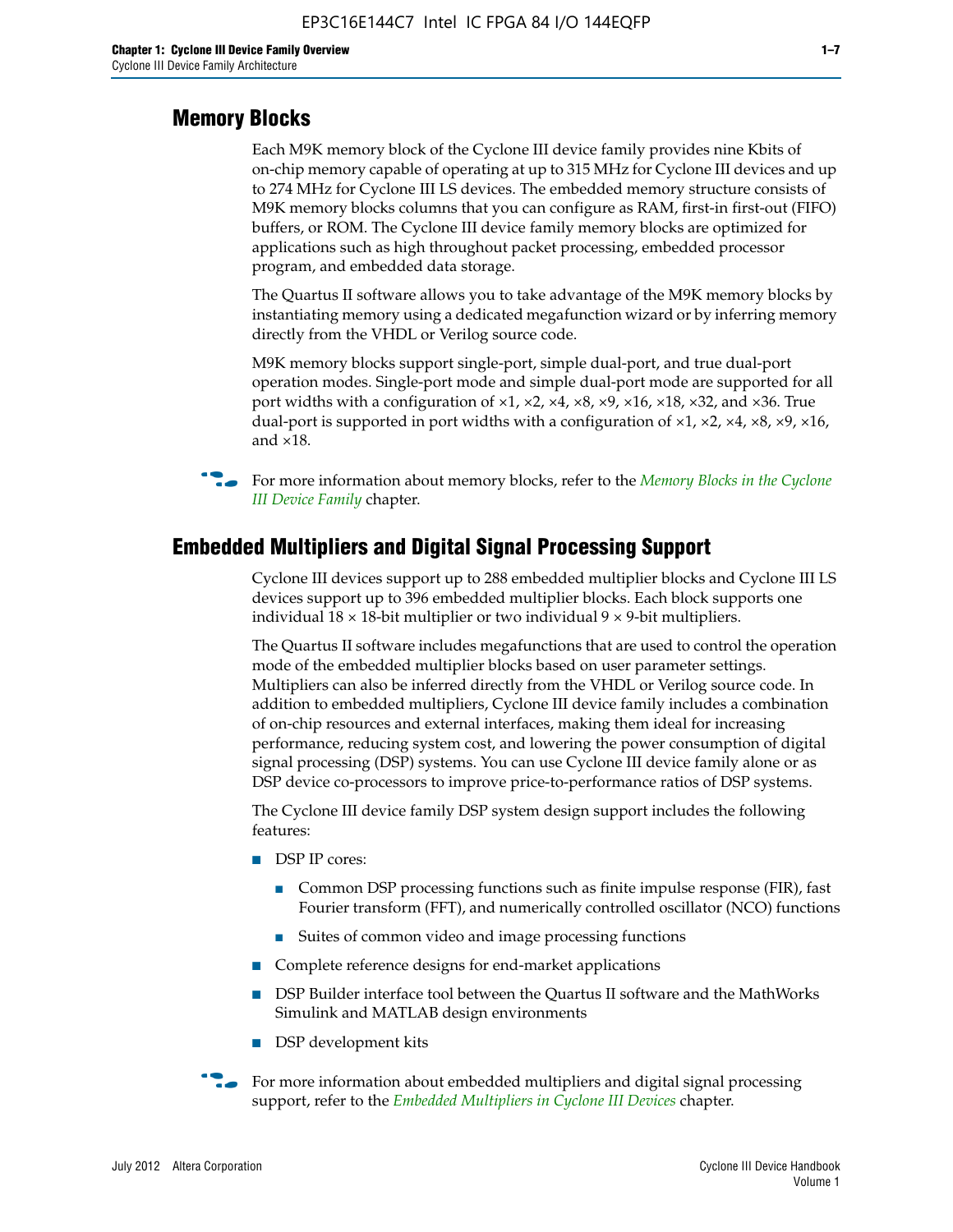#### **Clock Networks and PLLs**

Cyclone III device family includes 20 global clock networks. You can drive global clock signals from dedicated clock pins, dual-purpose clock pins, user logic, and PLLs. Cyclone III device family includes up to four PLLs with five outputs per PLL to provide robust clock management and synthesis. You can use PLLs for device clock management, external system clock management, and I/O interfaces.

You can dynamically reconfigure the Cyclone III device family PLLs to enable auto-calibration of external memory interfaces while the device is in operation. This feature enables the support of multiple input source frequencies and corresponding multiplication, division, and phase shift requirements. PLLs in Cyclone III device family may be cascaded to generate up to ten internal clocks and two external clocks on output pins from a single external clock source.

**For more PLL specifications and information, refer to the** *[Cyclone III Device Data Sheet](http://www.altera.com/literature/hb/cyc3/cyc3_ciii52001.pdf)***,** *[Cyclone III LS Device Data Sheet](http://www.altera.com/literature/hb/cyc3/cyc3_ciii52002.pdf)*, and *[Clock Networks and PLLs in the Cyclone III Device](http://www.altera.com/literature/hb/cyc3/cyc3_ciii51006.pdf)  [Family](http://www.altera.com/literature/hb/cyc3/cyc3_ciii51006.pdf)* chapters.

#### **I/O Features**

Cyclone III device family has eight I/O banks. All I/O banks support single-ended and differential I/O standards listed in Table 1–6.

| Type             | <b>I/O Standard</b>                                        |
|------------------|------------------------------------------------------------|
| Single-Ended I/O | LVTTL, LVCMOS, SSTL, HSTL, PCI, and PCI-X                  |
| Differential I/O | SSTL, HSTL, LVPECL, BLVDS, LVDS, mini-LVDS, RSDS, and PPDS |

**Table 1–6. Cyclone III Device Family I/O Standards Support** 

The Cyclone III device family I/O also supports programmable bus hold, programmable pull-up resistors, programmable delay, programmable drive strength, programmable slew-rate control to optimize signal integrity, and hot socketing. Cyclone III device family supports calibrated on-chip series termination ( $R_S$  OCT) or driver impedance matching (Rs) for single-ended I/O standards, with one OCT calibration block per side.

For more information, refer to the *[I/O Features in the Cyclone III Device Family](http://www.altera.com/literature/hb/cyc3/cyc3_ciii51007.pdf)* chapter.

#### **High-Speed Differential Interfaces**

Cyclone III device family supports high-speed differential interfaces such as BLVDS, LVDS, mini-LVDS, RSDS, and PPDS. These high-speed I/O standards in Cyclone III device family provide high data throughput using a relatively small number of I/O pins and are ideal for low-cost applications. Dedicated differential output drivers on the left and right I/O banks can send data rates at up to 875 Mbps for Cyclone III devices and up to 740 Mbps for Cyclone III LS devices, without the need for external resistors. This saves board space or simplifies PCB routing. Top and bottom I/O banks support differential transmission (with the addition of an external resistor network) data rates at up to 640 Mbps for both Cyclone III and Cyclone III LS devices.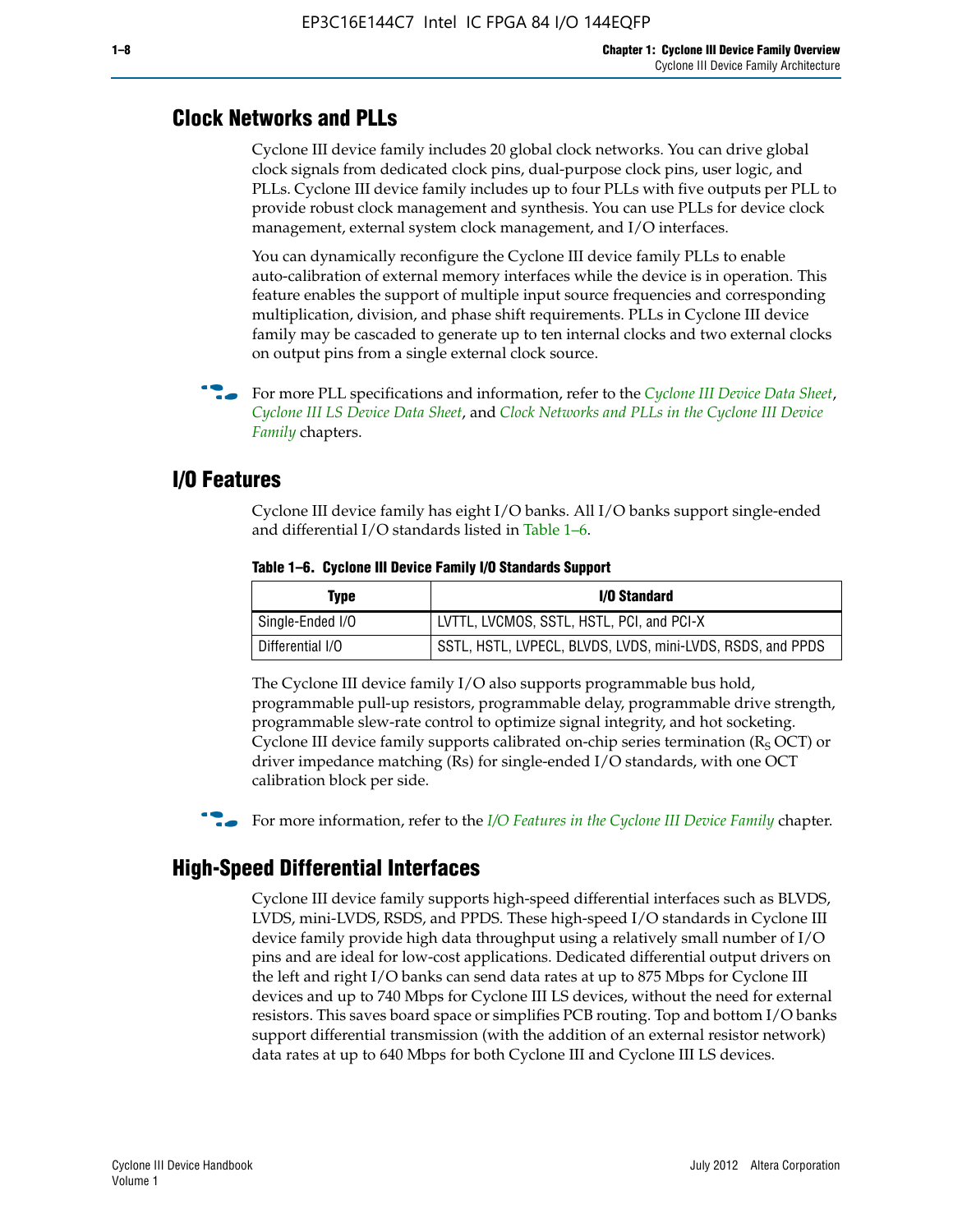**For more information, refer to the** *High-Speed Differential Interfaces in the Cyclone III* $\overline{a}$ *[Device Family](http://www.altera.com/literature/hb/cyc3/cyc3_ciii51008.pdf)* chapter.

#### **Auto-Calibrating External Memory Interfaces**

Cyclone III device family supports common memory types such as DDR, DDR2, SDR SDRAM, and QDRII SRAM. DDR2 SDRAM memory interfaces support data rates up to 400 Mbps for Cyclone III devices and 333 Mbps for Cyclone III LS devices. Memory interfaces are supported on all sides of Cyclone III device family. Cyclone III device family has the OCT, DDR output registers, and 8-to-36-bit programmable DQ group widths features to enable rapid and robust implementation of different memory standards.

An auto-calibrating megafunction is available in the Quartus II software for DDR and QDR memory interface PHYs. This megafunction is optimized to take advantage of the Cyclone III device family I/O structure, simplify timing closure requirements, and take advantage of the Cyclone III device family PLL dynamic reconfiguration feature to calibrate PVT changes.

**For more information, refer to the** *External Memory Interfaces in the Cyclone III Device [Family](http://www.altera.com/literature/hb/cyc3/cyc3_ciii51009.pdf)* chapter.

#### **Support for Industry-Standard Embedded Processors**

To quickly and easily create system-level designs using Cyclone III device family, you can select among the ×32-bit soft processor cores: Freescale®V1 Coldfire, ARM® Cortex M1, or Altera Nios® II, along with a library of 50 other IP blocks when using the system-on-a-programmable-chip (SOPC) Builder tool. SOPC Builder is an Altera Quartus II design tool that facilitates system-integration of IP blocks in an FPGA design. The SOPC Builder automatically generates interconnect logic and creates a testbench to verify functionality, saving valuable design time.

Cyclone III device family expands the peripheral set, memory, I/O, or performance of legacy embedded processors. Single or multiple Nios II embedded processors are designed into Cyclone III device family to provide additional co-processing power, or even replace legacy embedded processors in your system. Using the Cyclone III device family and Nios II together provide low-cost, high-performance embedded processing solutions, which in turn allow you to extend the life cycle of your product and improve time-to-market over standard product solutions.

 $\mathbb{I}$  Separate licensing of the Freescale and ARM embedded processors are required.

#### **Hot Socketing and Power-On-Reset**

Cyclone III device family features hot socketing (also known as hot plug-in or hot swap) and power sequencing support without the use of external devices. You can insert or remove a board populated with one or more Cyclone III device family during a system operation without causing undesirable effects to the running system bus or the board that was inserted into the system.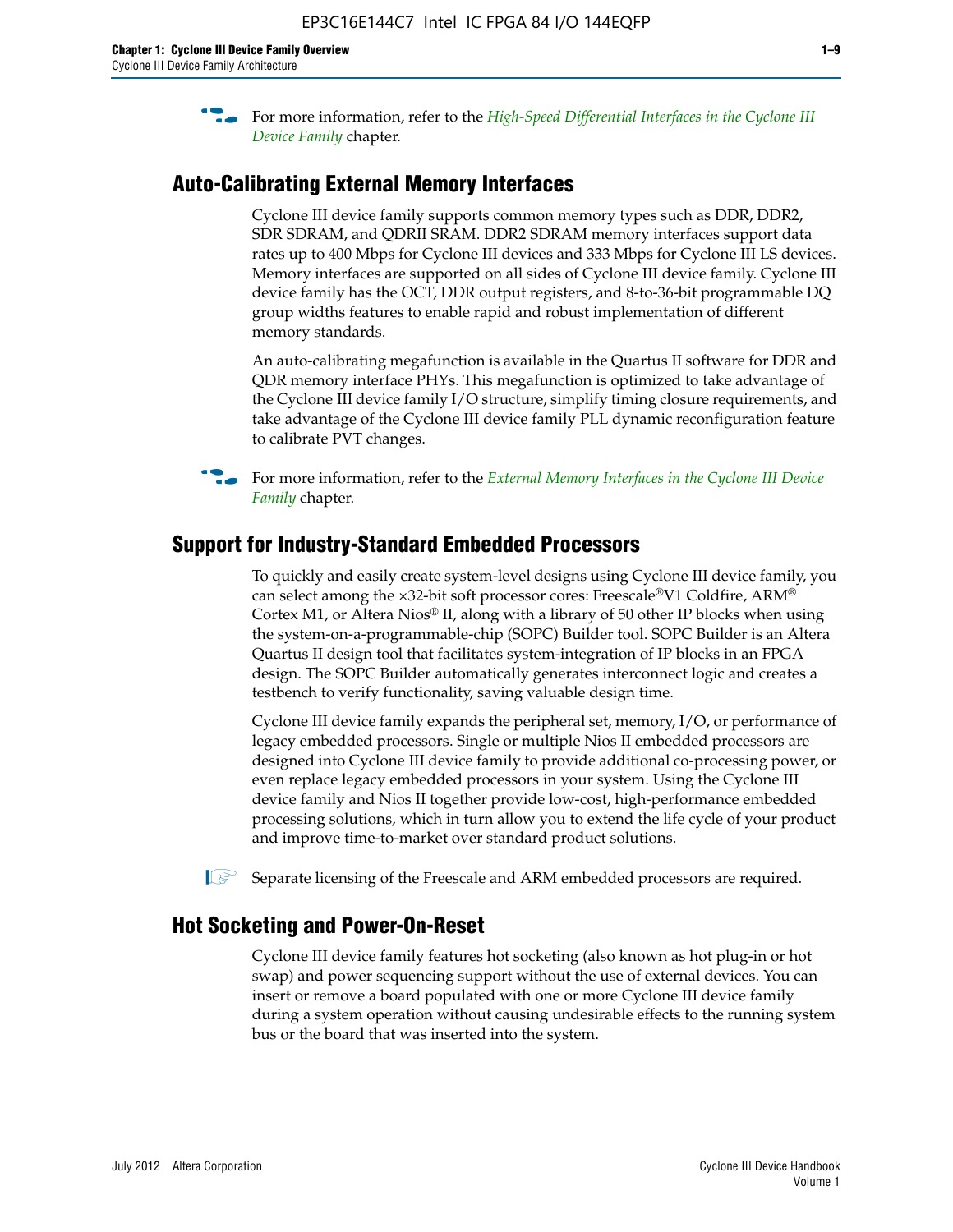The hot socketing feature allows you to use FPGAs on PCBs that also contain a mixture of 3.3-V, 2.5-V, 1.8-V, 1.5-V, and 1.2-V devices. The Cyclone III device family hot socketing feature eliminates power-up sequence requirements for other devices on the board for proper FPGA operation.

For more information about hot socketing and power-on-reset, refer to the *[Hot-Socketing and Power-on Reset in the Cyclone III Device Family](http://www.altera.com/literature/hb/cyc3/cyc3_ciii51011.pdf)* chapter.

#### **SEU Mitigation**

Cyclone III LS devices offer built-in error detection circuitry to detect data corruption due to soft errors in the CRAM cells. This feature allows CRAM contents to be read and verified to match a configuration-computed CRC value. The Quartus II software activates the built-in 32-bit CRC checker, which is part of the Cyclone III LS device.

**For more information about SEU mitigation, refer to the** *SEU Mitigation in the [Cyclone III Device Family](http://www.altera.com/literature/hb/cyc3/cyc3_ciii51013.pdf)* chapter.

#### **JTAG Boundary Scan Testing**

Cyclone III device family supports the JTAG IEEE Std. 1149.1 specification. The boundary-scan test (BST) architecture offers the capability to test pin connections without using physical test probes and captures functional data while a device is operating normally. Boundary-scan cells in the Cyclone III device family can force signals onto pins or capture data from pins or from logic array signals. Forced test data is serially shifted into the boundary-scan cells. Captured data is serially shifted out and externally compared to expected results. In addition to BST, you can use the IEEE Std. 1149.1 controller for the Cyclone III LS device in-circuit reconfiguration (ICR).

**f f**or more information about JTAG boundary scan testing, refer to the *IEEE* 1149.1 *[\(JTAG\) Boundary-Scan Testing for the Cyclone III Device Family](http://www.altera.com/literature/hb/cyc3/cyc3_ciii51014.pdf)* chapter.

#### **Quartus II Software Support**

The Quartus II software is the leading design software for performance and productivity. It is the only complete design solution for CPLDs, FPGAs, and ASICs in the industry. The Quartus II software includes an integrated development environment to accelerate system-level design and seamless integration with leading third-party software tools and flows.

The Cyclone III LS devices provide both physical and functional separation between security critical design partitions. Cyclone III LS devices offer isolation between design partitions. This ensures that device errors do not propagate from one partition to another, whether unintentional or intentional. The Quartus II software design separation flow facilitates the creation of separation regions in Cyclone III LS devices by tightly controlling the routing in and between the LogicLock regions. For ease of use, the separation flow integrates in the existing incremental compilation flow.

f For more information about the Quartus II software features, refer to the *[Quartus II](http://www.altera.com/literature/hb/qts/quartusii_handbook.pdf)  [Handbook](http://www.altera.com/literature/hb/qts/quartusii_handbook.pdf)*.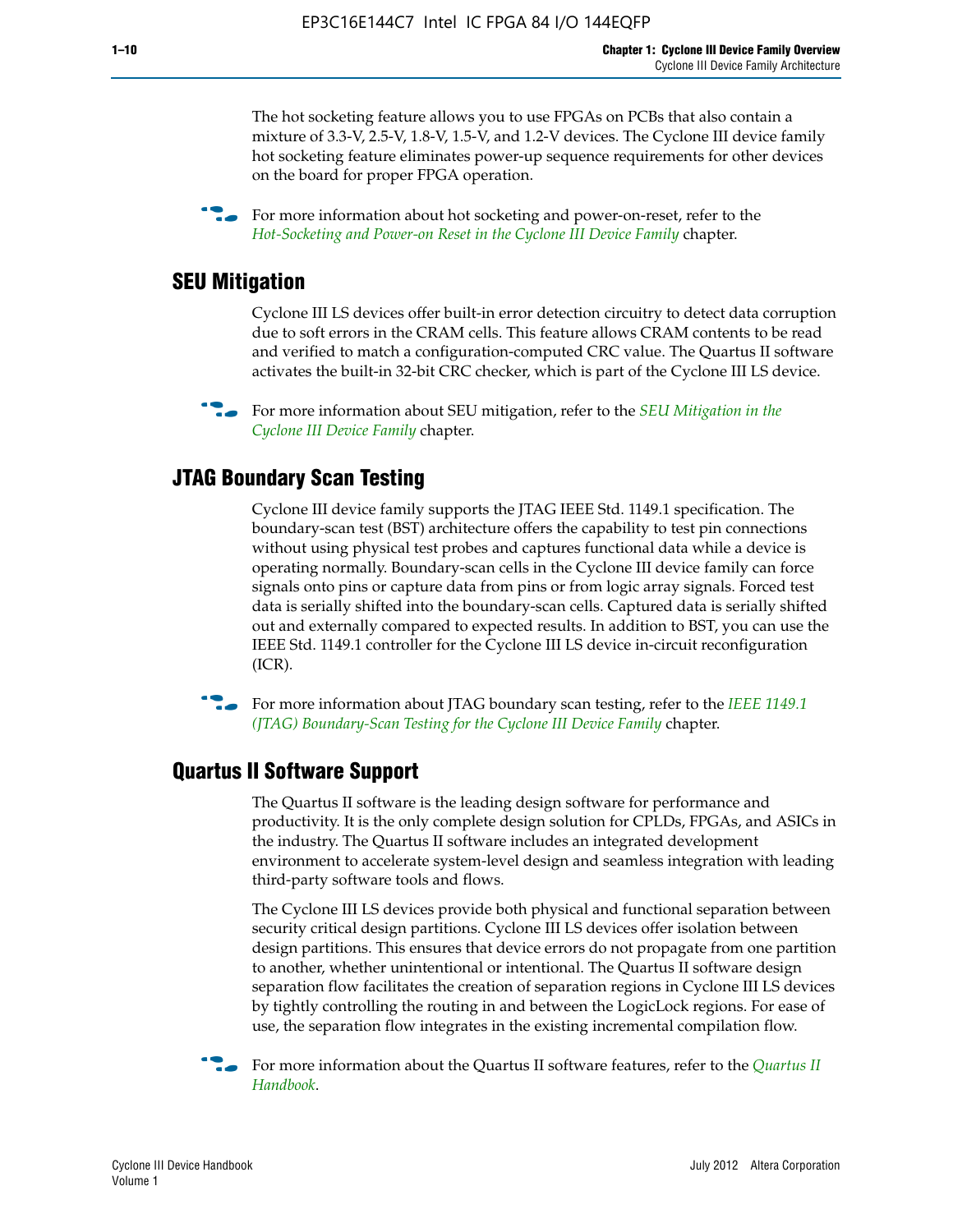#### **Configuration**

Cyclone III device family uses SRAM cells to store configuration data. Configuration data is downloaded to Cyclone III device family each time the device powers up. Low-cost configuration options include the Altera EPCS family serial flash devices as well as commodity parallel flash configuration options. These options provide the flexibility for general-purpose applications and the ability to meet specific configuration and wake-up time requirements of the applications. Cyclone III device family supports the AS, PS, FPP, and JTAG configuration schemes. The AP configuration scheme is only supported in Cyclone III devices.



f For more information about configuration, refer to the *[Configuration, Design Security,](http://www.altera.com/literature/hb/cyc3/cyc3_ciii51016.pdf)  [and Remote System Upgrades in the Cyclone III Device Family](http://www.altera.com/literature/hb/cyc3/cyc3_ciii51016.pdf)* chapter.

#### **Remote System Upgrades**

Cyclone III device family offers remote system upgrade without an external controller. The remote system upgrade capability in Cyclone III device family allows system upgrades from a remote location. Soft logic (either the Nios II embedded processor or user logic) implemented in Cyclone III device family can download a new configuration image from a remote location, store it in configuration memory, and direct the dedicated remote system upgrade circuitry to start a reconfiguration cycle. The dedicated circuitry performs error detection during and after the configuration process, and can recover from an error condition by reverting to a safe configuration image. The dedicated circuitry also provides error status information. Cyclone III devices support remote system upgrade in the AS and AP configuration scheme. Cyclone III LS devices support remote system upgrade in the AS configuration scheme only.

**For more information, refer to the** *Configuration, Design Security, and Remote System [Upgrades in the Cyclone III Device Family](http://www.altera.com/literature/hb/cyc3/cyc3_ciii51016.pdf)* chapter.

#### **Design Security (Cyclone III LS Devices Only)**

Cyclone III LS devices offer design security features which play a vital role in the large and critical designs in the competitive military and commercial environments. Equipped with the configuration bit stream encryption and anti-tamper features, Cyclone III LS devices protect your designs from copying, reverse engineering and tampering. The configuration security of Cyclone III LS devices uses AES with 256-bit security key.

f For more information, refer to the *[Configuration, Design Security, and Remote System](http://www.altera.com/literature/hb/cyc3/cyc3_ciii51016.pdf)  [Upgrades in Cyclone III Device Family](http://www.altera.com/literature/hb/cyc3/cyc3_ciii51016.pdf)* chapter.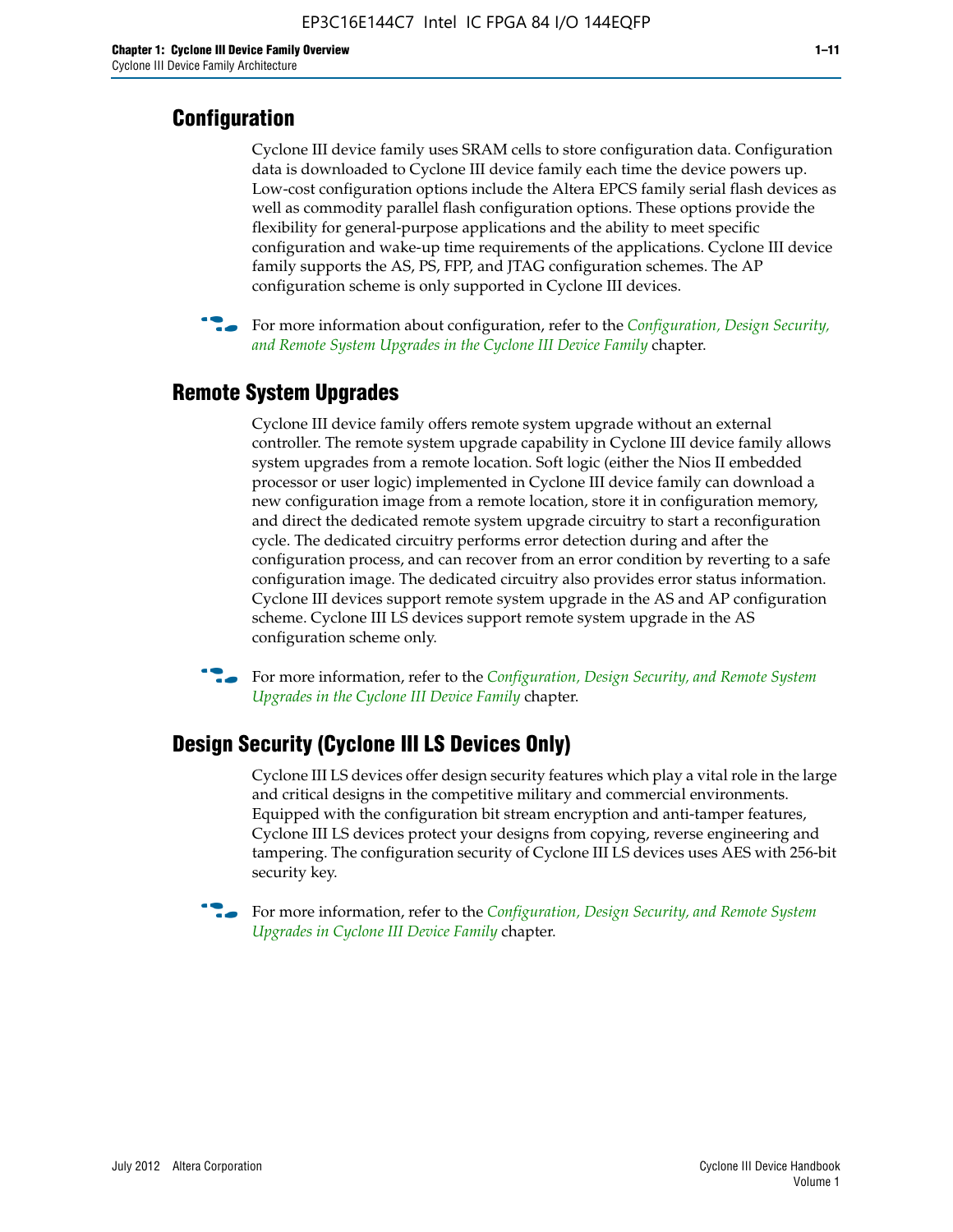## **Reference and Ordering Information**

Figure 1–1 and Figure 1–2 show the ordering codes for Cyclone III and Cyclone III LS devices.







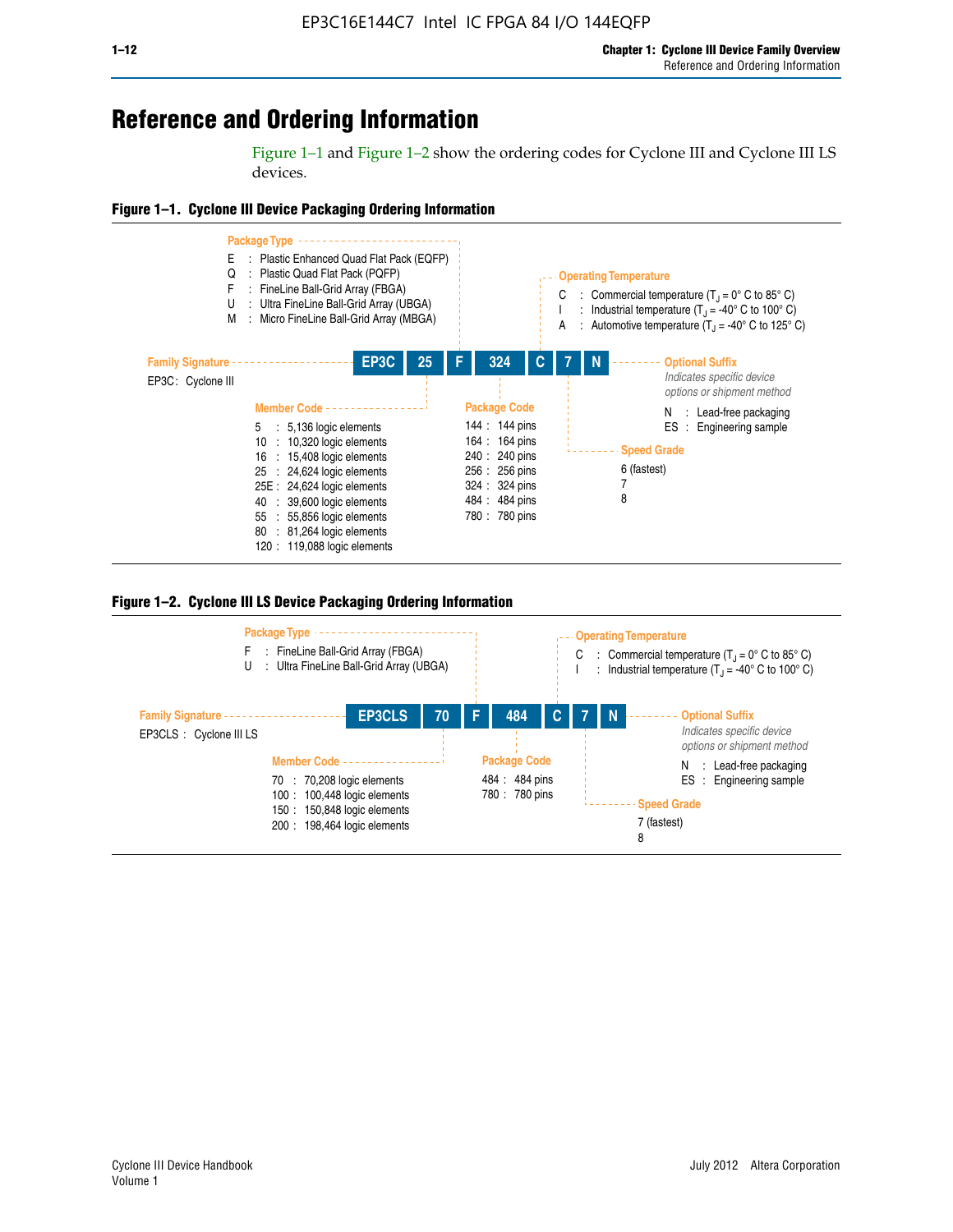# **Document Revision History**

Table 1–7 lists the revision history for this document.

| <b>Date</b>      | <b>Version</b> | <b>Changes</b>                                                                                                                                                                                                                                                                                                                                                                          |
|------------------|----------------|-----------------------------------------------------------------------------------------------------------------------------------------------------------------------------------------------------------------------------------------------------------------------------------------------------------------------------------------------------------------------------------------|
| <b>July 2012</b> | 2.4            | Updated 484 pin package code in Figure 1-1.                                                                                                                                                                                                                                                                                                                                             |
|                  |                | ■ Updated Table $1-1$ and Table $1-2$ .                                                                                                                                                                                                                                                                                                                                                 |
| December 2011    | 2.3            | ■ Updated Figure $1-1$ and Figure $1-2$ .                                                                                                                                                                                                                                                                                                                                               |
|                  |                | Updated hyperlinks.                                                                                                                                                                                                                                                                                                                                                                     |
|                  |                | Minor text edits.                                                                                                                                                                                                                                                                                                                                                                       |
| December 2009    | 2.2            | Minor text edits.                                                                                                                                                                                                                                                                                                                                                                       |
| <b>July 2009</b> | 2.1            | Minor edit to the hyperlinks.                                                                                                                                                                                                                                                                                                                                                           |
|                  |                | $\blacksquare$ Added Table 1-5.                                                                                                                                                                                                                                                                                                                                                         |
|                  |                | ■ Updated Table 1–1, Table 1–2, Table 1–3, and Table 1–4.                                                                                                                                                                                                                                                                                                                               |
| <b>June 2009</b> | 2.0            | • Updated "Introduction", "Cyclone III Device Family Architecture", "Embedded Multipliers<br>and Digital Signal Processing Support ", "Clock Networks and PLLs ", "I/O Features ",<br>"High-Speed Differential Interfaces ", "Auto-Calibrating External Memory Interfaces",<br>"Quartus II Software Support", "Configuration ", and "Design Security (Cyclone III LS<br>Devices Only)". |
|                  |                | Removed "Referenced Document" section.                                                                                                                                                                                                                                                                                                                                                  |
|                  |                | • Updated "Increased System Integration" section.                                                                                                                                                                                                                                                                                                                                       |
| October 2008     | 1.3            | Updated "Memory Blocks" section.                                                                                                                                                                                                                                                                                                                                                        |
|                  |                | • Updated chapter to new template.                                                                                                                                                                                                                                                                                                                                                      |
|                  |                | Added 164-pin Micro FineLine Ball-Grid Array (MBGA) details to Table 1-2, Table 1-3 and<br>Table $1-4$ .                                                                                                                                                                                                                                                                                |
| May 2008         | 1.2            | $\blacksquare$ Updated Figure 1-2 with automotive temperature information.                                                                                                                                                                                                                                                                                                              |
|                  |                | • Updated "Increased System Integration" section, Table 1-6, and "High-Speed Differential<br>Interfaces" section with BLVDS information.                                                                                                                                                                                                                                                |
|                  |                | Removed the text "Spansion" in "Increased System.                                                                                                                                                                                                                                                                                                                                       |
|                  |                | Integration" and "Configuration" sections.                                                                                                                                                                                                                                                                                                                                              |
|                  |                | Removed trademark symbol from "MultiTrack" in "MultiTrack Interconnect".                                                                                                                                                                                                                                                                                                                |
| <b>July 2007</b> | 1.1            | Removed registered trademark symbol from "Simulink" and "MATLAB" from "Embedded<br>Multipliers and Digital.                                                                                                                                                                                                                                                                             |
|                  |                | Signal Processing Support" section.                                                                                                                                                                                                                                                                                                                                                     |
|                  |                | Added chapter TOC and "Referenced Documents" section.                                                                                                                                                                                                                                                                                                                                   |
| March 2007       | 1.0            | Initial release.                                                                                                                                                                                                                                                                                                                                                                        |